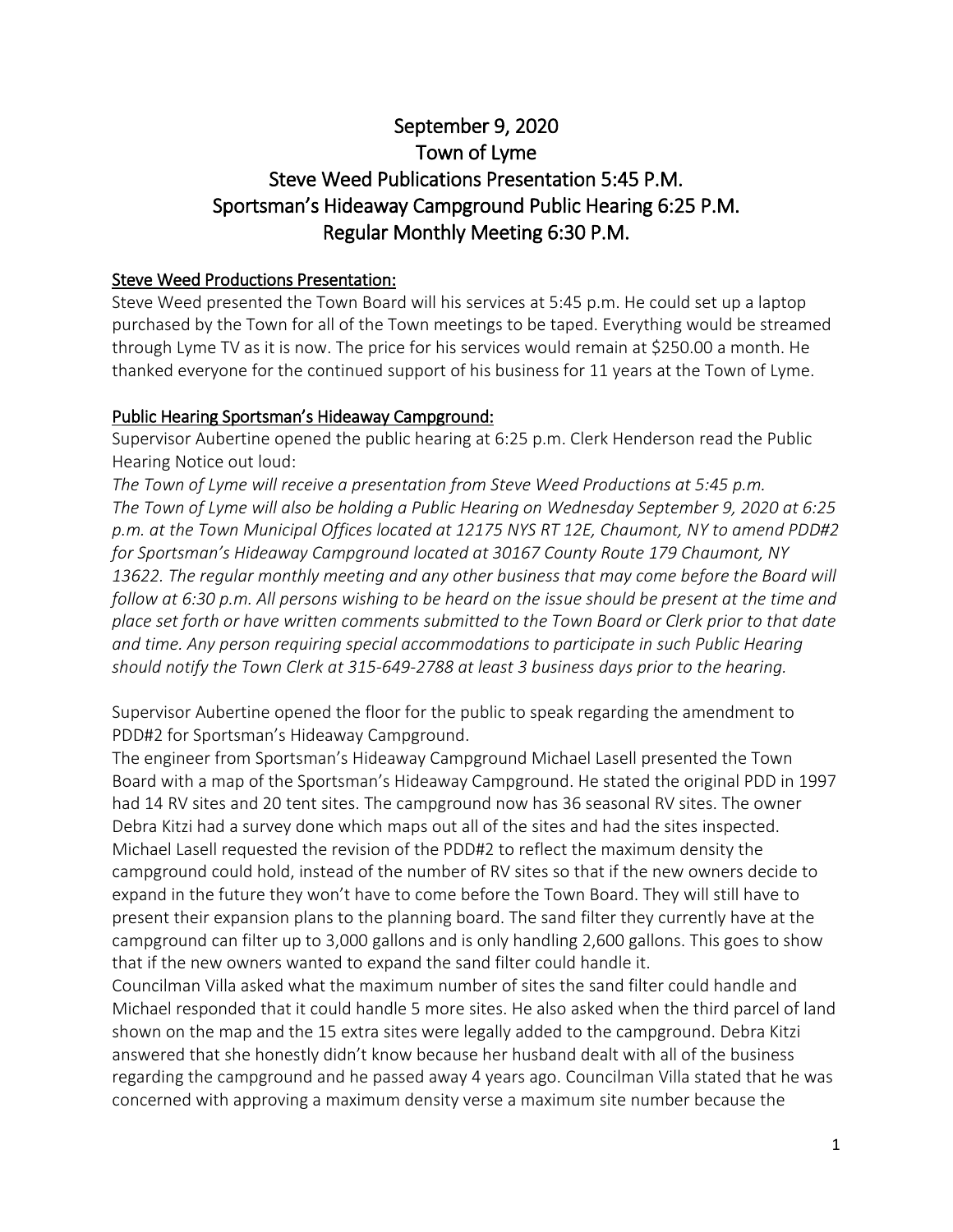original PDD was expanded without getting approval from the Town Board. Michael Lasell responded that they knew they made that mistake in the past but they can't change that now. If the Board approved a maximum density or number of sites the campground owner will have to come in front of the planning board regardless to expand.

Councilwoman Gosier had no problem approving the original 36 sites Debra Kitzi requested. She was concerned about the environment if the new owners were to expand. She spoke with a DEC officer who stated the river was very slow running and has a low capacity at accepting more septic waste. There are also sink holes on County Route 179 that could be a concern. Michael Lasell stated that they would need DEC and Board of Health approval before moving forward with any expansion.

Supervisor Aubertine read the County Planning Recommendations out loud to make sure everything was addressed.

Marla Cohen (the potential buyer of Sportsman's Hideaway Campground) stated she believes it is in the best interest for the Town to allow the PDD#2 to state the maximum density opposed to maximum number of sites. It will save the Town money and time in the long run. She doesn't see the need to keep coming before the Town Board every time they want to add something to the campsite.

Sandra Wormwood asked what the potential number of sights would be if the potential buyer was to expand the Sportsman's Hideaway Campground. Michael Lasell responded with 30 RV sites.

There was further discussion regarding PDD#2.

Supervisor Aubertine closed the public hearing at 7:21 p.m.

## Call to Order:

Supervisor Aubertine called the regular monthly meeting to order at 7:24 p.m. opening the meeting with a prayer and the Pledge of Allegiance.

Those present included Supervisor Aubertine, Deputy Supervisor Bourquin, Councilwoman Gosier, Councilman Terry Countryman, Councilman Villa, Town Clerk Ariana Henderson and Highway Superintendent Pat Weston.

## Privilege of the Floor

Resolution 2020-107: Deputy Supervisor Bourquin made the motion for a Zoning Change to amend PDD #2 to change the wording from 14 Recreational Vehicle sites and 20 tent sites and allow for up to 45 Recreational Vehicle sites. Additionally, all Recreational Vehicle sites must adhere to Article VII, Section 765 of the Town Zoning Ordinance. This action is contingent upon the applicant paying for the administrative costs required by Article 9, section 925 of the Town zoning law and contingent upon receiving a Special Permit from the Town Planning Board and approval of all state agencies, (i.e. Department of Health, Department of Environmental Conservation, Department of Transportation and the Army Corps of Engineers). Any further development or alterations to the approved site plan shall require an updated PDD and Special Permit from the Town; Councilman Countryman seconded the motion; Supervisor Aubertine,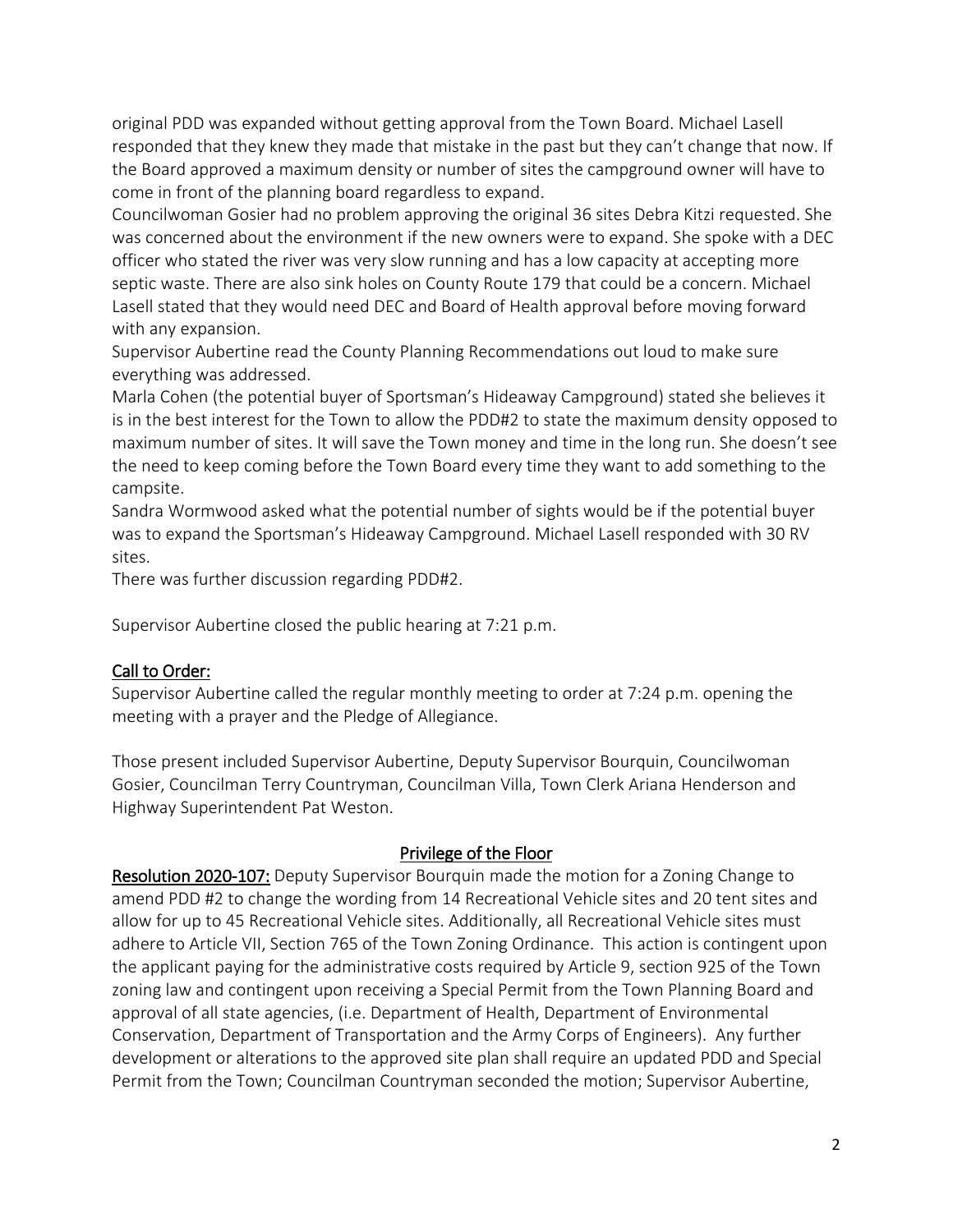Deputy Supervisor Bourquin, Councilwoman Gosier, Councilman Terry Countryman, Councilman Villa; all were in favor; motion carried.

Resolution 2020-108: Deputy Supervisor Bourquin made the motion to declare the SEQR for Sportsman's Hideaway Campground a negative declaration; Councilman Villa seconded the motion; all were in favor; motion carried.

## Legislator William Johnson:

Legislator Johnson stated that it was a quiet month and the County is still stewing over their budget. Councilman Villa asked if Legislator Johnson had any indicators on how much the 4<sup>th</sup> quarter sales tax amount would be. Legislator Johnson stated it was only down 3% from 2019 but that was as of May. They should know more about the numbers this month. He is more concerned with what the State is going to do with their funding money.

## Supervisor's Report

Resolution 2020-109: Councilman Villa made the motion to approve the August Supervisor's Monthly Financial report; Councilwoman Gosier seconded the motion; all were in favor; motion carried.

## Highway Superintendent's Report

Pat Weston stated we should receive \$80,000 from FEMA for the pavement damage on South Shore Road. He is starting to replace the culverts on County Route 125 for the County which the Town will also get reimbursed for. Pat found that the leak in Three Mile Bay on 12 E was coming from Rachel Sugrue's septic system. He dug a hole where the water was collecting and took a sample to Converse Labs which tested positive for e-coli, proving it was the septic. Deputy Supervisor Bourquin asked Legislator Johnson if he had heard anything regarding the REDI funds in relation to the Isthmus and County Route 125. Legislator Johnson had not heard anything. Councilman Villa asked if Supervisor Aubertine had sent the state a letter regarding the storm catch basins collapsing on 12E. Supervisor Aubertine misunderstood and thought Pat Weston would call but he will send a letter to the State.

## Clerk's Report- August 2020

Monthly Receipts were as follow: Total Local Shares Remitted: \$6,533.75; Total State County & Local Revenues: \$6,575.25, Total Non – Local Revenues: \$41.50

## Audit of the Bills (Abstracts #17 & #18)

Resolution 2020-110: Deputy Supervisor Bourquin made the motion to approve Abstract #17 in the amount of \$11,966.84; seconded by Councilman Countryman; all were in favor and the motion was carried.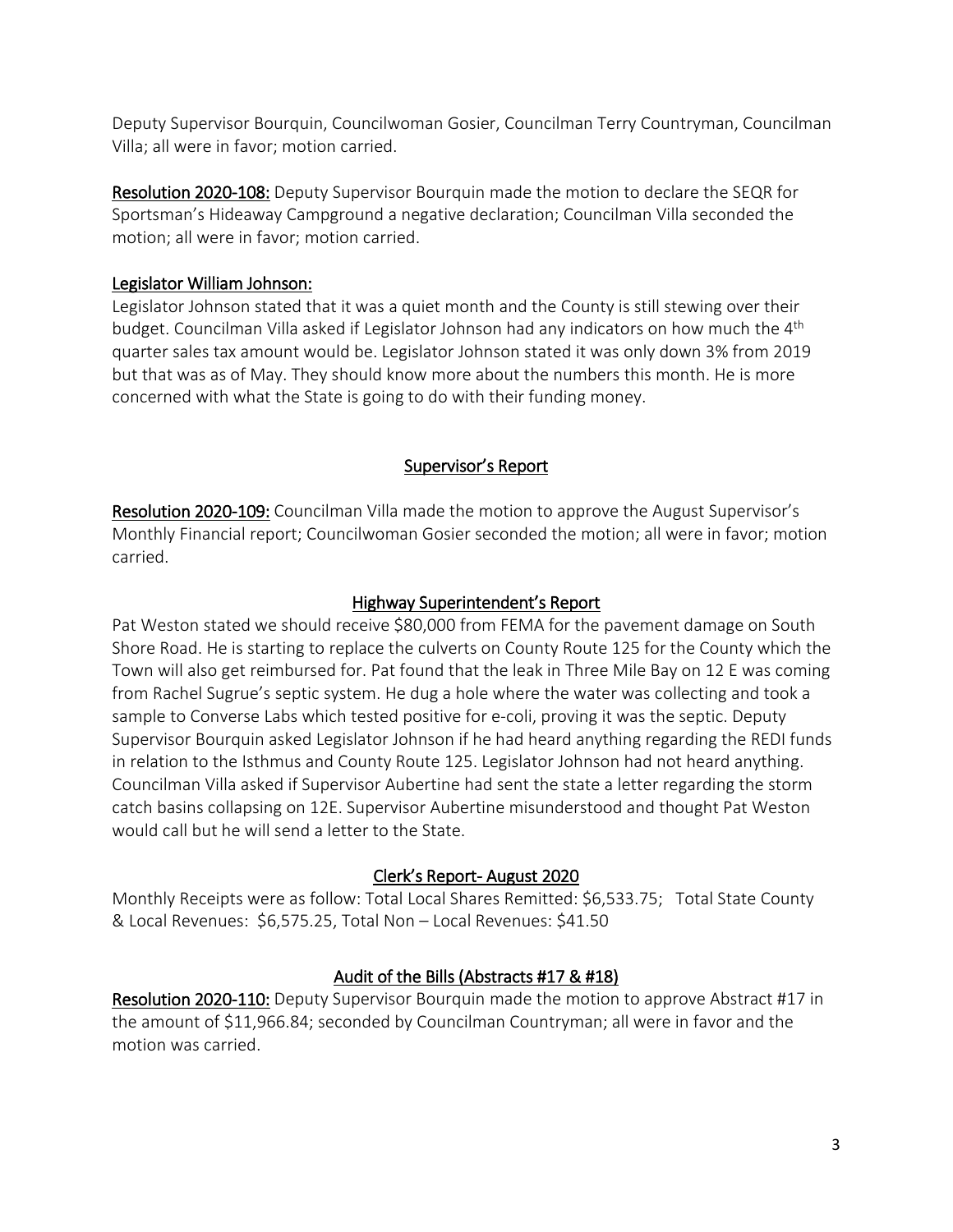Resolution 2020-111: Deputy Supervisor Bourquin made the motion to approve Abstract #18 in the amount of \$175,686.12 which includes the annual 2021 retirement payment and 2 quarterly payments for Fire Departments; seconded by Councilwoman Gosier; all were in favor and the motion was carried.

## Approval of the August 19, 2020 Minutes

Resolution 2020-112: Councilman Villa made a motion to approve the August 19, 2020 Minutes with amendments to add Gosier after Councilwoman and add O'Brien after Heather's name regarding Youth Commission; seconded by Councilwoman Gosier; all were in favor and the motion was carried.

## Committee Reports

Assessor's Report:

There was no report for the Assessors.

## Municipal Water Board Report:

There was no report for the Water Board.

## Planning Board:

There was no questions on the Planning Board Report. Supervisor Aubertine made a statement that he read from his email that the "Lake Ontario Marine Works has applied for a variance with the ZBA. He wasn't sure if that is still the case, but, just a reminder that if any hearings are to be held on this project, we promised the neighbors they would be notified."

## ZBA:

There was no Zoning Board Report.

## Youth Commission:

Youth Commission did not meet this month.

## ZEO/CEO Report:

Total Permit Receipts: \$1,755.00; Total RV Permit: YTD: \$1,600.00; Total Permit Receipts YTD - \$9,192.00.

Supervisor Aubertine stated that Deputy Supervisor Bourquin's building permit should have been put through the Village not the Town.

## Zoning Board of Appeals (ZBA):

There was no report from the ZBA.

## TMB Cemetery:

Councilwoman Gosier reported that she has asked Highway Superintendent Pat Weston to help her plot out the cemetery spots for future families so that when someone else takes over the cemetery they will know exactly where the plots are located.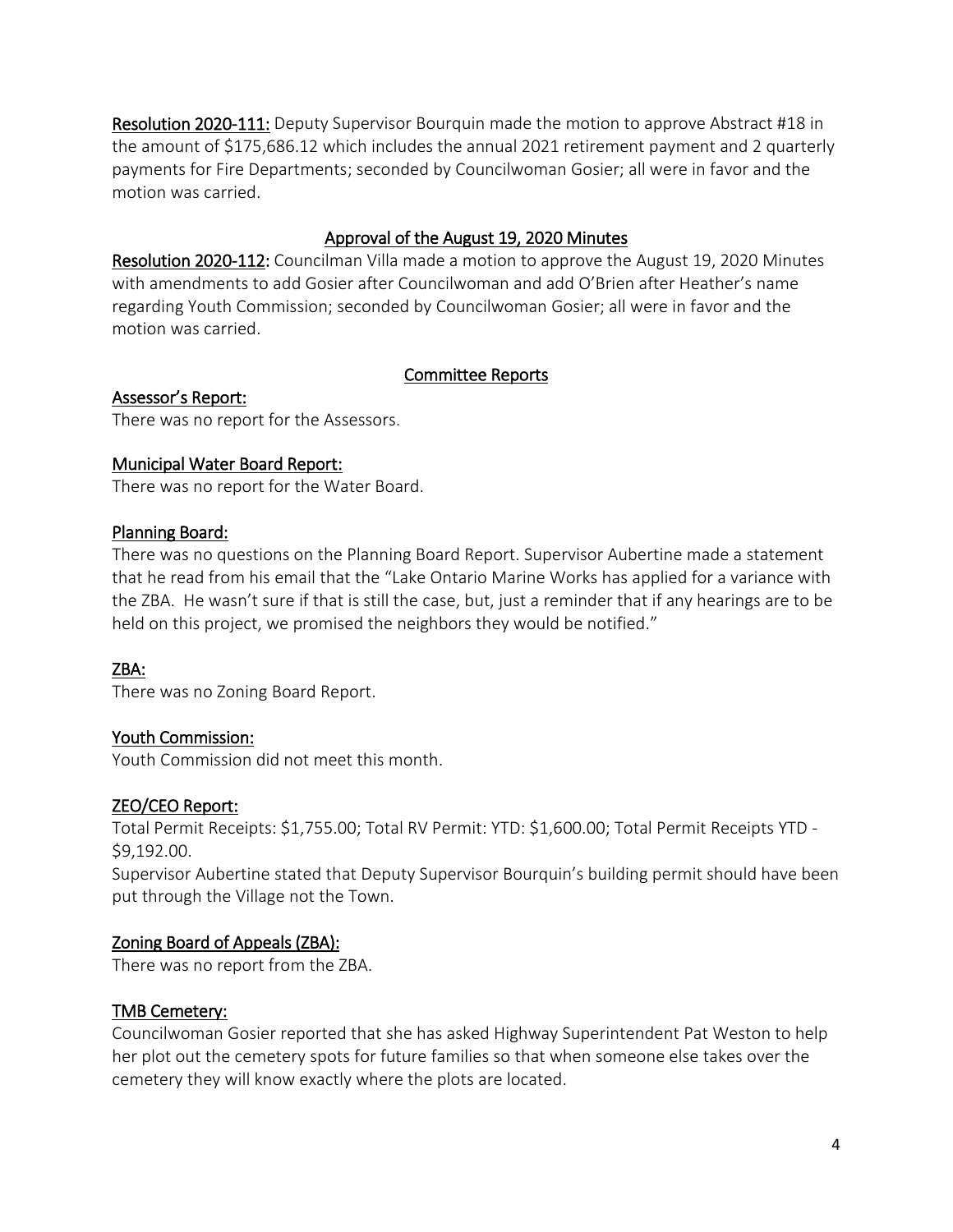#### New Business

#### Bond Resolution for Veteran's Memorial Park:

Resolution 2020-113: Councilmember Villa presented the following resolution and moved that it be adopted:

> **BOND RESOLUTION DATED SEPTEMBER 9, 2020 AUTHORIZING THE ISSUANCE OF SERIAL BONDS OR A STATUTORY INSTALLMENT BOND OF THE TOWN OF LYME, JEFFERSON COUNTY, NEW YORK IN AN AGGREGATE PRINCIPAL AMOUNT NOT TO EXCEED \$1,300,200 TO CREATE A PUBLIC PARK INCLUDING DOCKS, WALKWAYS, SITE LIGHTING, PARKING, SHORELINE PROTECTION STRUCTURES, INFORMATION KIOSK, KAYAK LAUNCH, ONE WAY DRIVING LOOP, PARKING, PAVILION, BATHROOM, PICNIC AREA, PLAYGROUND, ADDITIONAL WALKING PATHS, ADDITIONAL RETAINING WALLS, AND LANDSCAPING, THE EXPENDITURE OF SUCH SUM FOR SUCH PURPOSE, AND DETERMINING OTHER MATTERS IN CONNECTION THEREWITH.**

WHEREAS, pursuant to a resolution duly adopted by the Town Board of the Town of Lyme,

Jefferson County, New York (the "Town") on August 19, 2020, the Town Board determined that the

Purpose (as herein defined) is a "Type I Action" under the New York State Environmental Quality

Review Act and the regulations adopted pursuant thereto by the Department of Environmental

Conservation of the State of New York and further determined that the Purpose will not have a

significant adverse effect on the environment and issued a negative declaration with respect to

the Purpose; and

NOW THEREFORE BE IT RESOLVED, by the Town Board of the Town of Lyme (by the favorable vote of not less than two-thirds of all of the members of the Board) as follows:

Section 1. The Town is hereby authorized to issue its serial general obligation bonds or a statutory installment bond (the "Bonds") in the aggregate principal amount of not to exceed \$1,300,200 pursuant to the Local Finance Law of New York, in order to finance the class of objects or purposes described herein.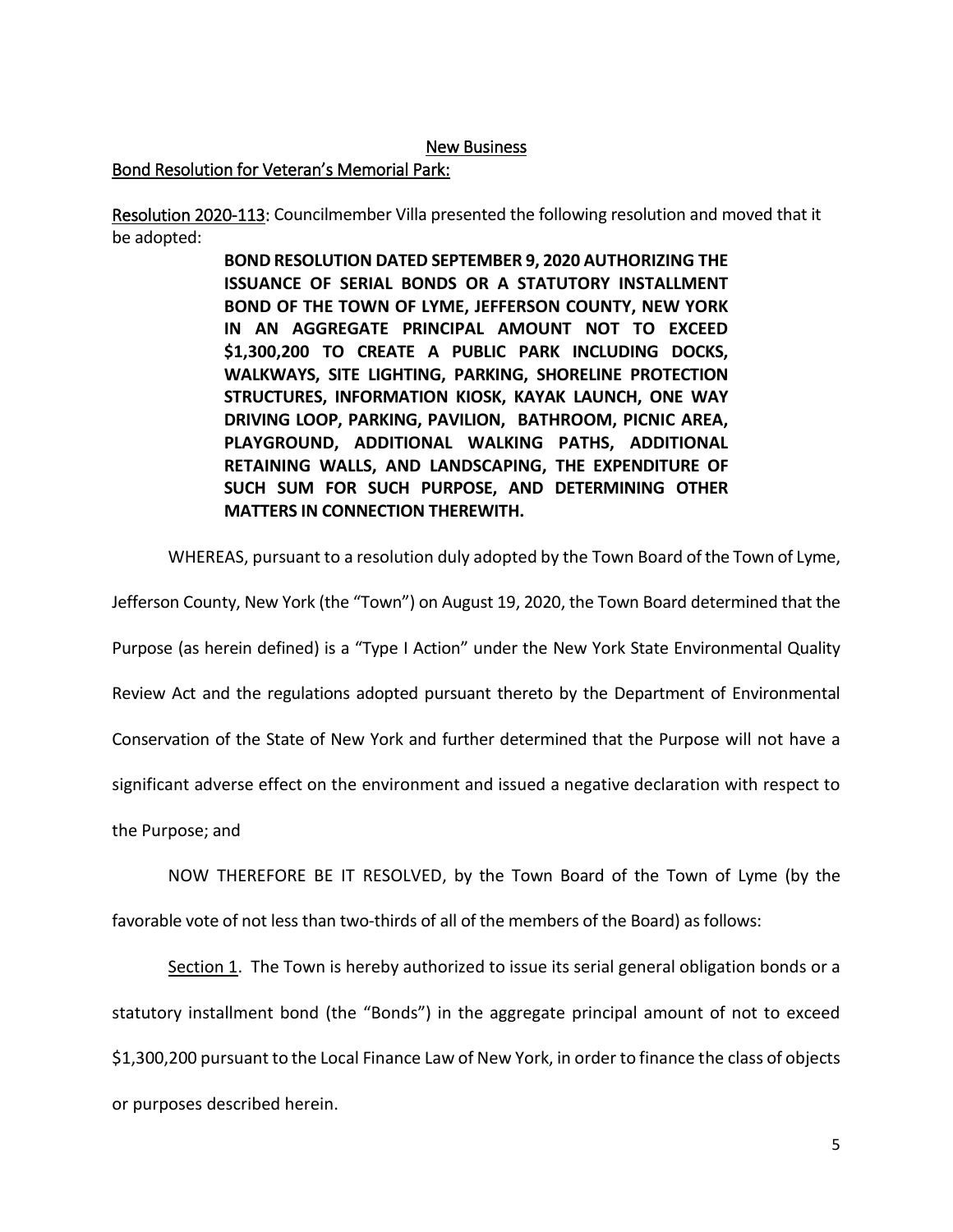Section 2. The class of objects or purposes (herein referred to as "Purpose") to be financed pursuant to this resolution is to create a public park including docks, walkways, site lighting, parking, shoreline protection structures, information kiosk, kayak launch, one way driving loop, parking, pavilion/heritage center, bathroom, picnic area, playground, additional walking paths, additional retaining walls, and landscaping, the expenditure of such sum for such purpose, and determining other matters in connection therewith.

Section 3. It is hereby determined and declared that (a) the maximum cost of the Purpose, as estimated by the Town Board, is \$1,300,200, and (b) the Town plans to finance the cost of the Purpose entirely from a grant of up to \$1,182,000 through the Dorm Authority of the State of New York and funds raised by the issuance of the Bonds and bond anticipation notes hereinafter referred to.

Section 4. It is hereby determined that the Purpose is one of the class of objects or purposes described in Paragraph (a) (19)(c) of Section 11.00 of the Local Finance Law, and that the period of probable usefulness of the Purpose is fifteen (15) years. The cost is of the Purpose is chargeable primarily to benefited real property. The proposed maturity of the Bonds authorized herein will be in five (5) years or less.

Section 5. Subject to the provisions of the Local Finance Law, the power to authorize the issuance of bond anticipation notes issued in anticipation of the sale of the Bonds (including renewals thereof) is hereby delegated to the Supervisor of the Town, the chief fiscal officer.

Section 6. The power to prescribe the terms, form and contents of the Bonds and bond anticipation notes, including the use of substantially level debt service and consolidation with other issues, subject to the provisions of this Resolution and the Local Finance Law, and to sell

6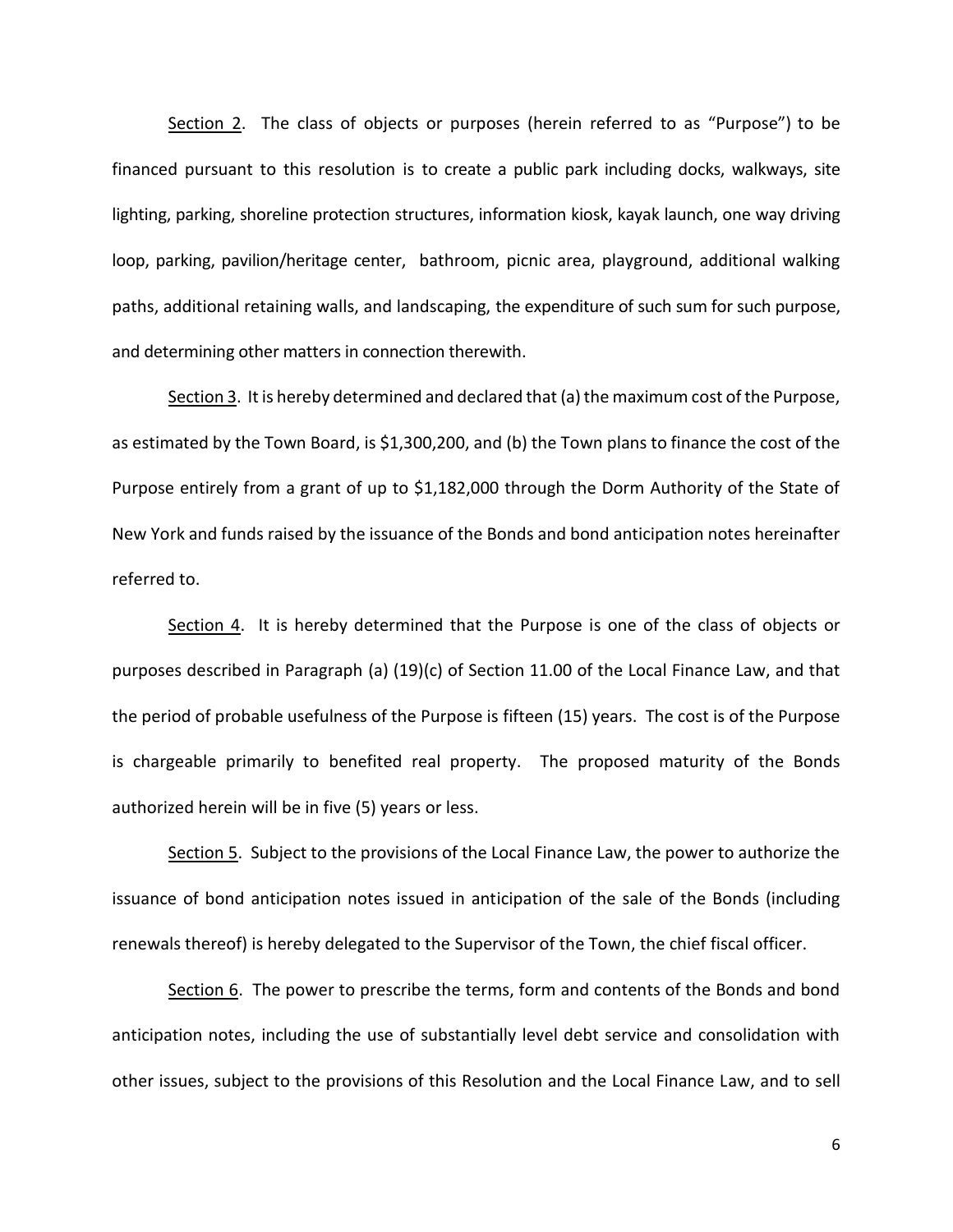and deliver the Bonds and bond anticipation notes, is hereby delegated to the Supervisor of the Town. The Supervisor of the Town is hereby authorized to sign and the Town Clerk is hereby authorized to attest any Bonds and bond anticipation notes issued pursuant to this Resolution, and to affix to such Bonds and bond anticipation notes the corporate seal of the Town.

Section 7. The faith and credit of the Town of Lyme, New York, are hereby irrevocably pledged for the payment of the principal of and interest on such Bonds and bond anticipation notes as the same respectively become due and payable. An annual appropriation shall be made in each year sufficient to pay the principal of and interest on such obligations becoming due and payable in such year, to the extent the necessary funds are not provided from other sources. There shall at least annually be levied on properties sufficient to pay the principal of and interest on such Bonds and bond anticipation notes as the same become due and payable.

Section 8. The Supervisor of the Town is further authorized to take such actions and execute such documents as may be necessary to ensure the continued status of the interest on the Bonds authorized by this Resolution, and any bond anticipation notes issued in anticipation thereof, as excluded from gross income for federal income tax purposes pursuant to Section 103 of the Internal Revenue Code of 1986, as amended (the "Code") and to designate the Bonds authorized by this resolution, and any bond anticipation notes issued in anticipation thereof, as "qualified tax-exempt obligations" in accordance with Section 265(b)(3) of the Code.

Section 9. Pending the sale of Bonds herein authorized, the temporary use of funds from the Town's general fund, pursuant to the provisions of Section 165.10 of the New York Local Finance Law, is hereby authorized. The Town reasonably expects to reimburse itself from the proceeds of Bonds or bond anticipation notes herein authorized for expenditures made for the

7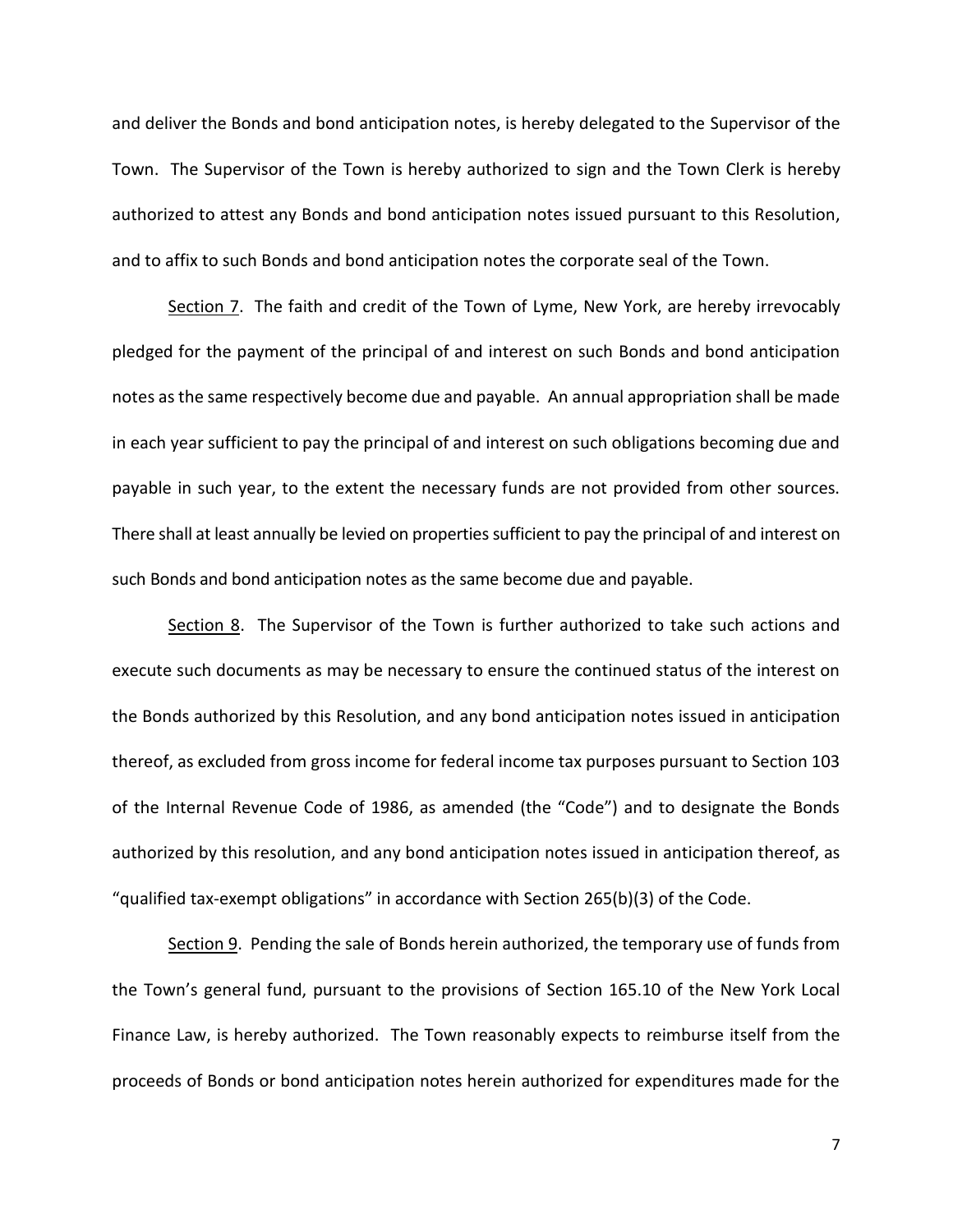purpose to be financed by this Resolution prior to the issuance of such Bonds or bond anticipation notes, and this Resolution shall constitute the declaration of the Town's "official intent" to reimburse expenditures authorized by Section 1 with proceeds of the Bonds and notes, as required by United States Treasury Regulation Section 1.150-2.

Section 10. A summary of this Resolution shall be published by the Town Clerk together with a notice in substantially the form prescribed by Section 81.00 of said Local Finance Law, in the Watertown Daily Times, a newspaper having a general circulation in said Town and hereby designated as the official newspaper of said Town for publication. The validity of the Bonds or of any bond anticipation notes issued in anticipation of the sale of the Bonds may be contested only if such obligations are authorized for an object or purpose for which the Town is not authorized to expend money, or the provisions of law which should be complied with at the date of publication of this Resolution are not substantially complied with, and an action, suit or proceeding contesting such validity is commenced within twenty (20) days after the date of such publication; or if said obligations are authorized in violation of the provisions of the Constitution.

Section 12. In connection with the financing of the Purpose, the Town is hereby authorized to participate in the Lake Ontario Resiliency and Economic Development Initiative program (the "REDI Program"). The Supervisor of the Town is hereby authorized to execute and deliver such documents as may be necessary to effect the participation of the Town in such REDI Program.

Section 13. The firm Barclay Damon, LLP is hereby appointed to serve as Bond Counsel to the Town in connection with the bonds and notes herein authorized.

Section 14. This Resolution is effectively immediately.

8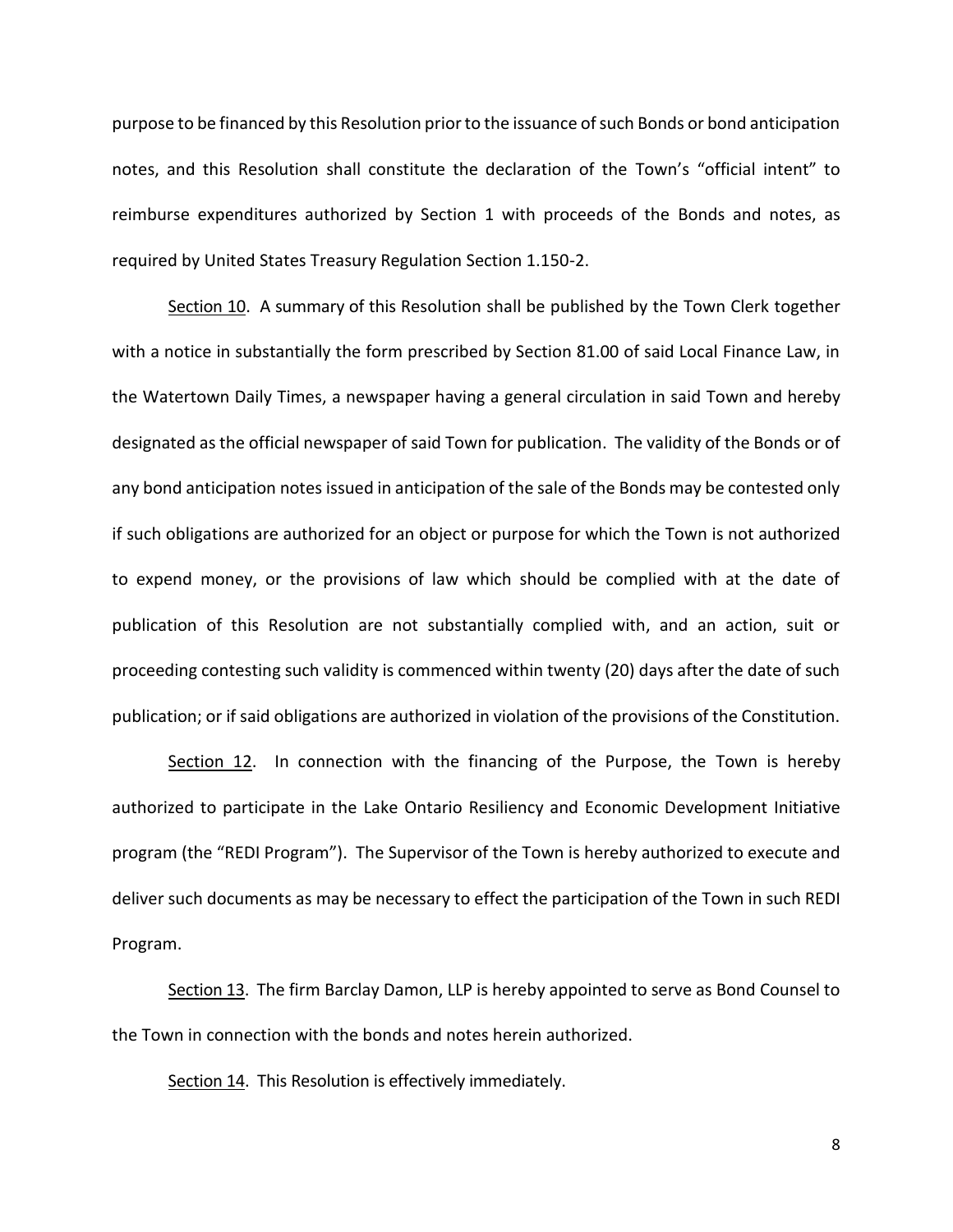The Motion having been duly seconded by Councilmember Countryman, it was adopted and

the following votes were cast:

| Scott Aubertine, Supervisor | yes X | no |
|-----------------------------|-------|----|
| Don Bourquin                | yes X | no |
| Julia Gosier                | yes X | no |
| <b>Terry Countryman</b>     | yes X | no |
| Daniel Villa                | yes X | no |

## Local Share Resolution: Resolution 2020-114: REDI VETERAN'S MEMORIAL PARK PROJECT

**WHEREAS,** the Town of Lyme received \$1,182,000 from the REDI Grant for the following Veteran's Memorial Park Project:

- Creation of a Public Park including docks, walkways, site lighting, parking informational kiosk.
- Shoreline protection structures.
- Kayak Launch.
- Pavilion.
- Bathroom.
- Picnic area.
- Playground.
- Walking Paths.
- Retaining Walls.
- Landscaping.

#### **NOW, THEREFORE,** be it

RESOLVED by the Town Board of the Town of Lyme as follows:

- 1. The foregoing recitations are incorporated herein and made part hereof as if fully set forth hereafter.
- 2. That the Town of Lyme authorizes and appropriates a five percent (5%) local match as required by the grant Program and that grant funds may be used to reimburse project costs paid from Bond Anticipation Notes before issuance of long term debt.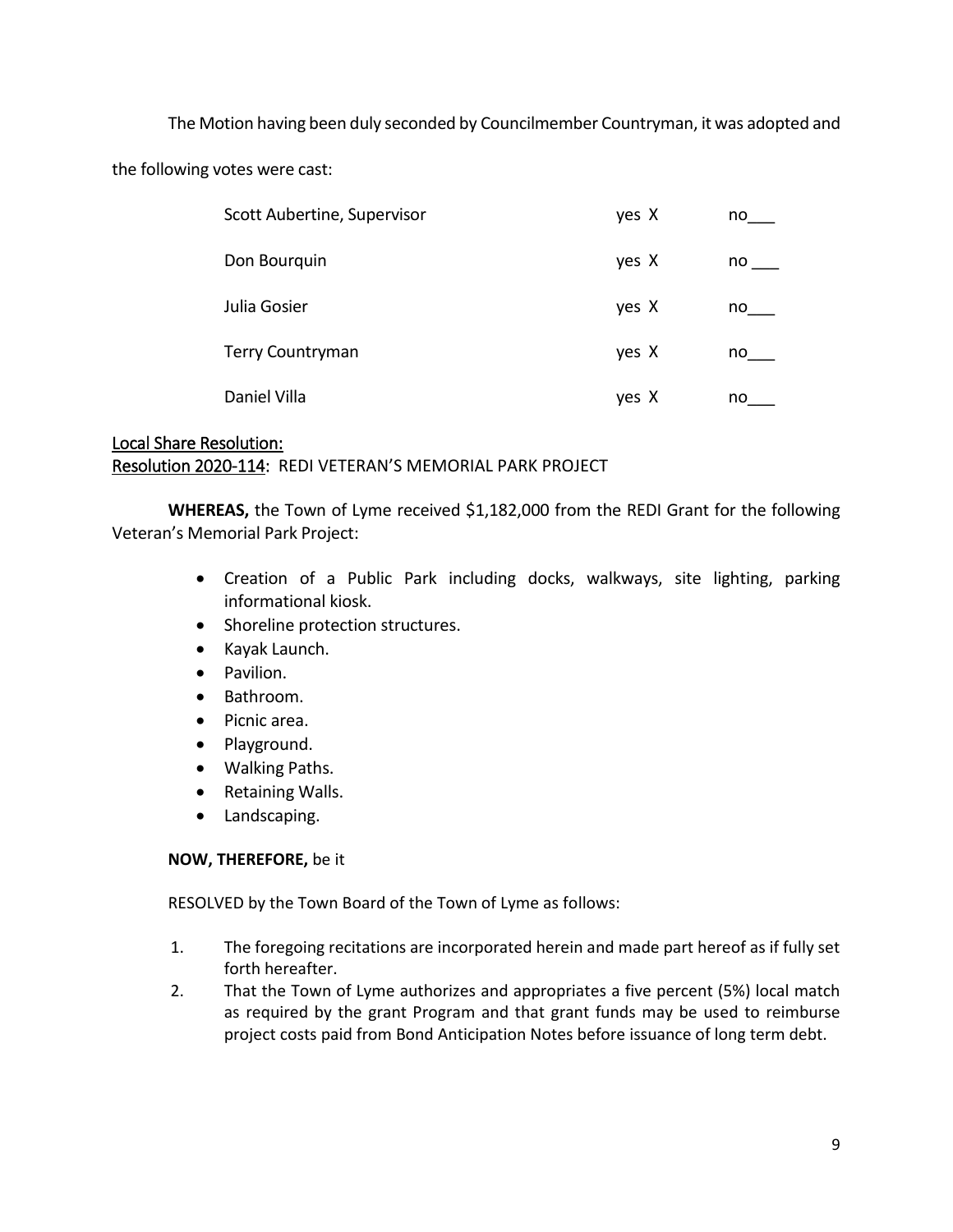A motion to adopt the foregoing resolution was made by Councilmember Villa and seconded by Councilmember Gosier and upon a roll call vote of the Board was duly adopted as follows:

| Scott Aubertine, Supervisor | yes X | no |
|-----------------------------|-------|----|
| Dan Bourquin                | yes X | no |
| Julia Gosier                | yes X | no |
| Terry Countryman            | yes X | no |
| Daniel Villa                | yes X | no |

Bernier and Carr had emailed the Town Board a new concept plan for Veteran's Memorial Public Park. They would like the Board's opinion on the drawing so they can move forward with the construction drawing. Councilwoman Gosier stated that she would like the park to be enjoyed by everyone. She believes it should be handicap accessible because the area we live in is heavily impacted by disabled Veterans. When grants are applied for this is also something that NYS will require. She thought that the parking lot should be closer to the water so that it can be easier for these Veterans and Handicap residents. Councilman Villa disagreed and stated that if the parking lot stayed where it was on the drawing that the handicap spaces can be located the closest to the water. He doesn't believe we should allow people to drive to the water because everyone would be driving down to the water. There was further discussion on the drawing received from Victoria Reagan at Bernier and Carr.

## Transfer Site Map:

Supervisor Aubertine stated that Councilman Villa has come up with a new route for the entrance and exit of the Transfer Site. Councilman Villa stated that having an entrance and exit would allow for a permit check and create a better flow of traffic. The bins would have to be moved so that there is a trash bin and a recyclable bin on both sides. Councilman Countryman said this would help with the safety also because it has been so busy. Highway Superintendent Pat Weston's only concern is that the recycling bins may be too low, but they can always build something to go underneath it. There was further discussion on how the two entrances would benefit the transfer site.

## Old Business:

## STAT Communication Quotes:

Steve Weed presented his broadcasting services to Councilman Villa. Councilman Villa would like to stick with his services, and the Board members agreed.

Resolution 2020-115: Councilman Villa made a motion to broadcast our own meetings, using our own equipment through Steve Weed Productions; seconded by Councilwoman Gosier; all were in favor and the motion was carried.